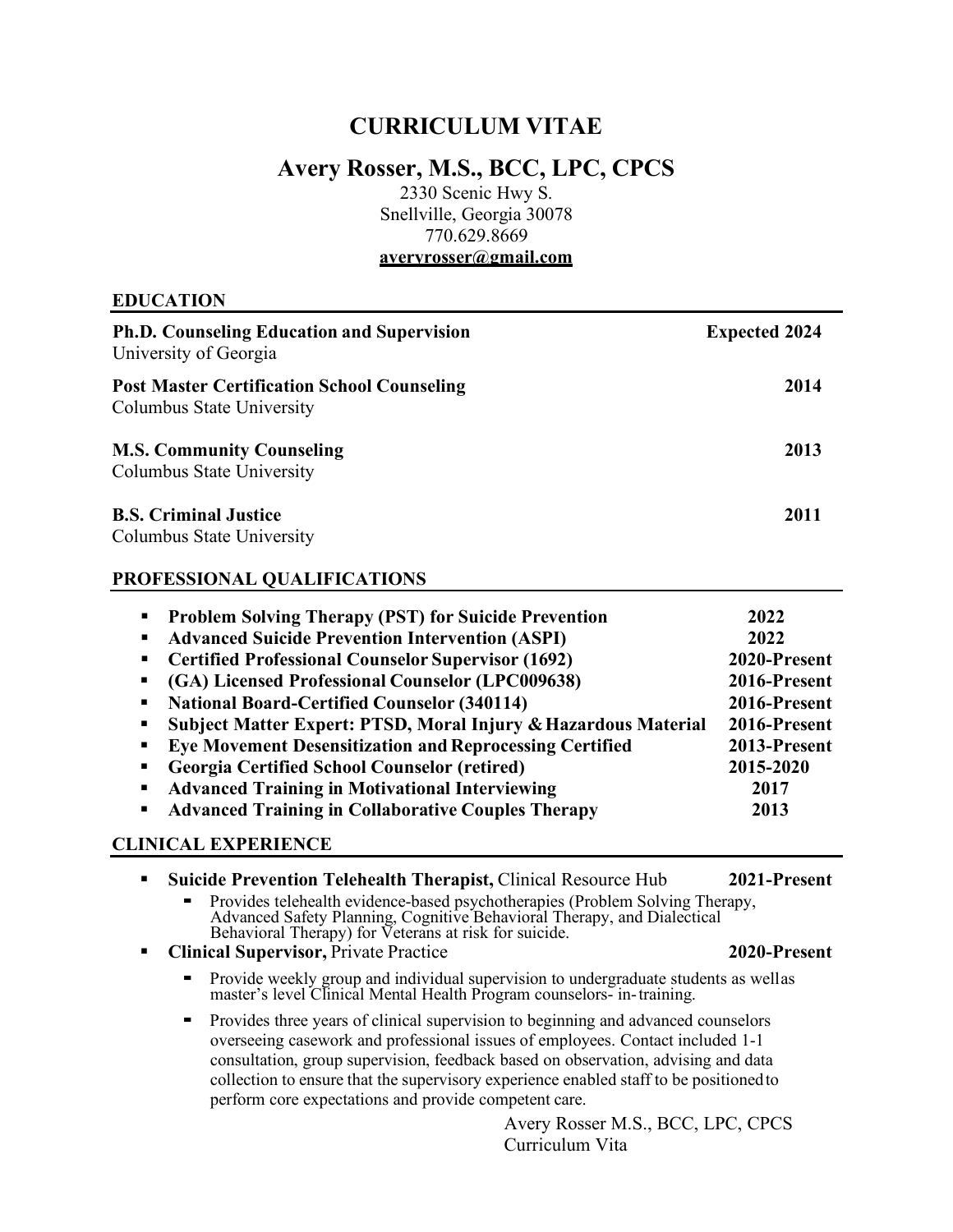Avery Rosser M.S., BCC, LPC, CPCS ▪ Provided counseling services for adult individuals, adolescents, children, couples,

**Clinical Intern**, Solider and Family Life Center **2012-2013**

Curriculum Vita

- **Founder**, The Counseling Brothers of Atlanta, Inc. **2020-Present**
	- Provides scholarships for African American male students pursuing a degree in mental health.
	- Developed a directory of African American Male mental health clinicians in Atlanta.
	- **Owner/Therapist,** Private Practice **2017-Present**
		- Provides private sector comprehensive and evidence based psychotherapeutic interventions, including individual, family, and group psychotherapy.
		- Provides weekly anger management group for students at Marietta Middle and HighSchool MAPs program.
	- **Mental Health Consultant,** Private Practice **2017-Present**
		- Provides consultation for Post-Traumatic Stress Disorder claims.
		- Facilitates trainings for school systems on managing challenging behaviors inthe classroom, suicidal prevention, and cultural competency.
	- Provides advocacy for parents during IEP and 504 meetings.
	- **Health Science Specialist,** Veteran Crisis Line **2016-2021**
		- Provided phone-based crisis intervention and stabilization services.
		- Promoted the crisis line services through community outreach.
		- **•** Developed the crisis line natural disaster evacuation plan.
		- Facilitated training on Post-Traumatic Stress Disorder, Moral Injury, and Hazardous Materials.
		- Conducts training for new crisis responders.
	- **Intake Coordinator/Case Manager, The Bradley Center 2013-2016** 
		- Completed and submitted psychosocial assessments and integrated summarywithin COMAR and Joint Commission guidelines.
		-
		- desired life goals.
		- Completed patient assessments to evaluate their state of mental health and ability to function in a real-world environment.
		- Participated in interdisciplinary team meetings to design aftercare plans for patients who were released from treatment.
	- - Provided weekly or bi-weekly individual and group play-based counseling services fora diverse population of preschool through fifth grade in Title I elementary schools.
		- Administered, scored, and reported results of teacher-completed assessments measuring social functioning and internalizing and externalizing behaviors, including anxiety and ADHD related symptoms.
		- Provided weekly supervision and staff development working within a collaborative team, including assisting the student with understanding the children's underlying emotional needs and communicating those needs to teachers.
		- Chaired the IEP and 504 committee.
		- Provided parent consultations and trainings.
- 
- Evaluated the patient's needs and determined if a psychiatric referral wasneeded.
- Managed the registration process of patients as they entered a health care facility for medical care.
- Created individualized patient treatment plans designed to help patients meet specific
- 
- 

# **School Counselor**, Brewer Elementary **2015-2016**